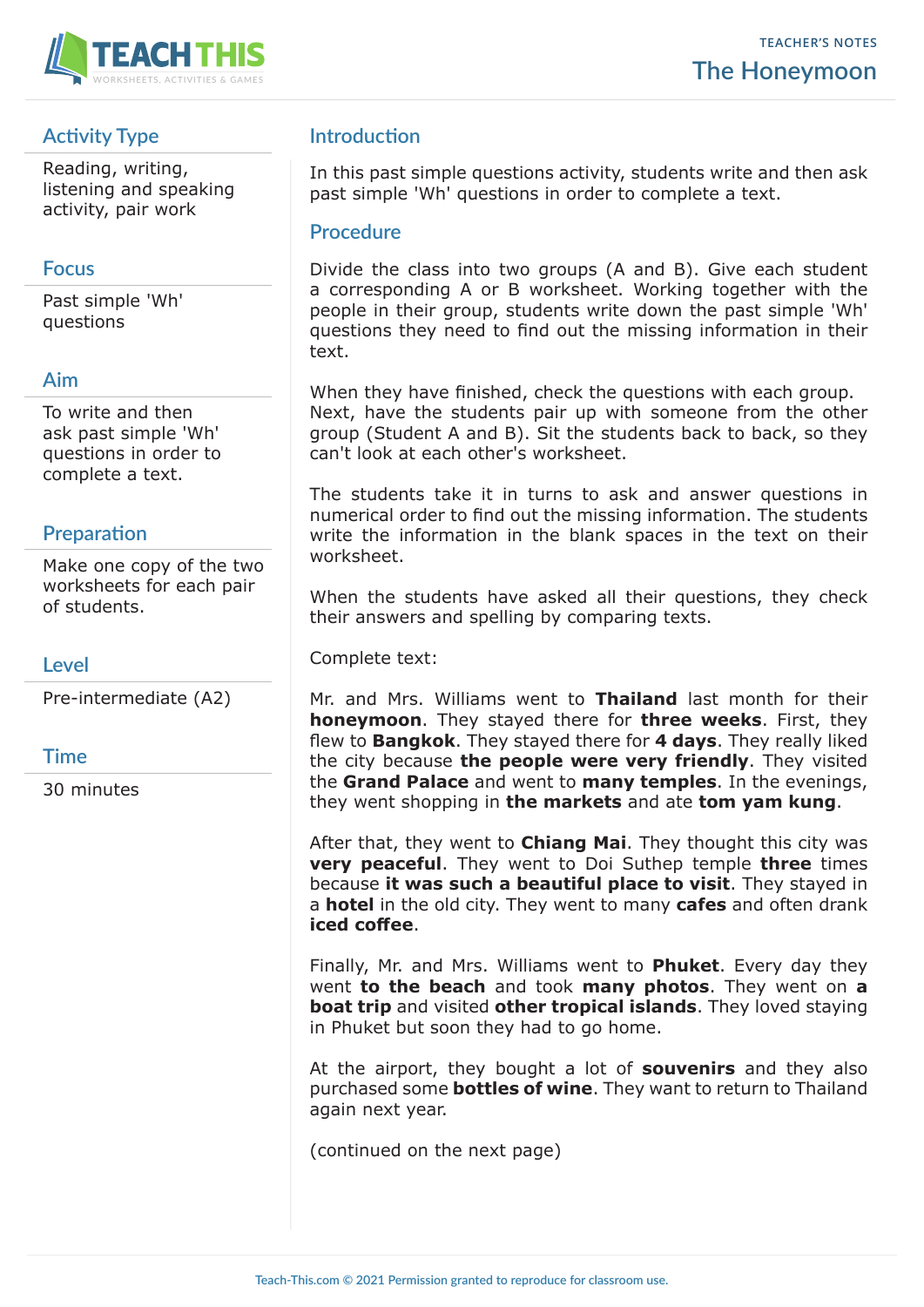

# **Activity Type**

Reading, writing, listening and speaking activity, pair work

# **Focus**

Past simple 'Wh' questions

# **Aim**

To write and then ask past simple 'Wh' questions in order to complete a text.

# **Preparation**

Make one copy of the two worksheets for each pair of students.

# **Level**

Pre-intermediate (A2)

## **Time**

30 minutes

# **Possible questions**

#### Student A

- 1. Where did Mr. and Mrs. Williams go for their honeymoon?
- 2. How long did they stay there?
- 3. Where did they fly to first?
- 4. Where did they visit?
- 5. Where did they go shopping?
- 6. Where did they go after that?
- 7. How many times did they go to Doi Suthep temple?
- 8. Where did they stay in the old city?
- 9. What did they often drink?
- 10. Where did they go every day?
- 11. What did they go on?
- 12. What did they buy at the airport?

# Student B

- 1. Why did Mr. and Mrs. Williams go to Thailand?
- 2. How long did they stay in Bangkok?
- 3. Why did they like the city?
- 4. Where did they go?
- 5. What did they eat in the evenings?
- 6. What did they think of Chiang Mai?
- 7. Why did they go to Doi Suthep temple three times?
- 8. Where did they go many times?
- 9. Where did they go after Chiang Mai?
- 10. What did they take?
- 11. Where did they visit?
- 12. What did they also purchase at the airport?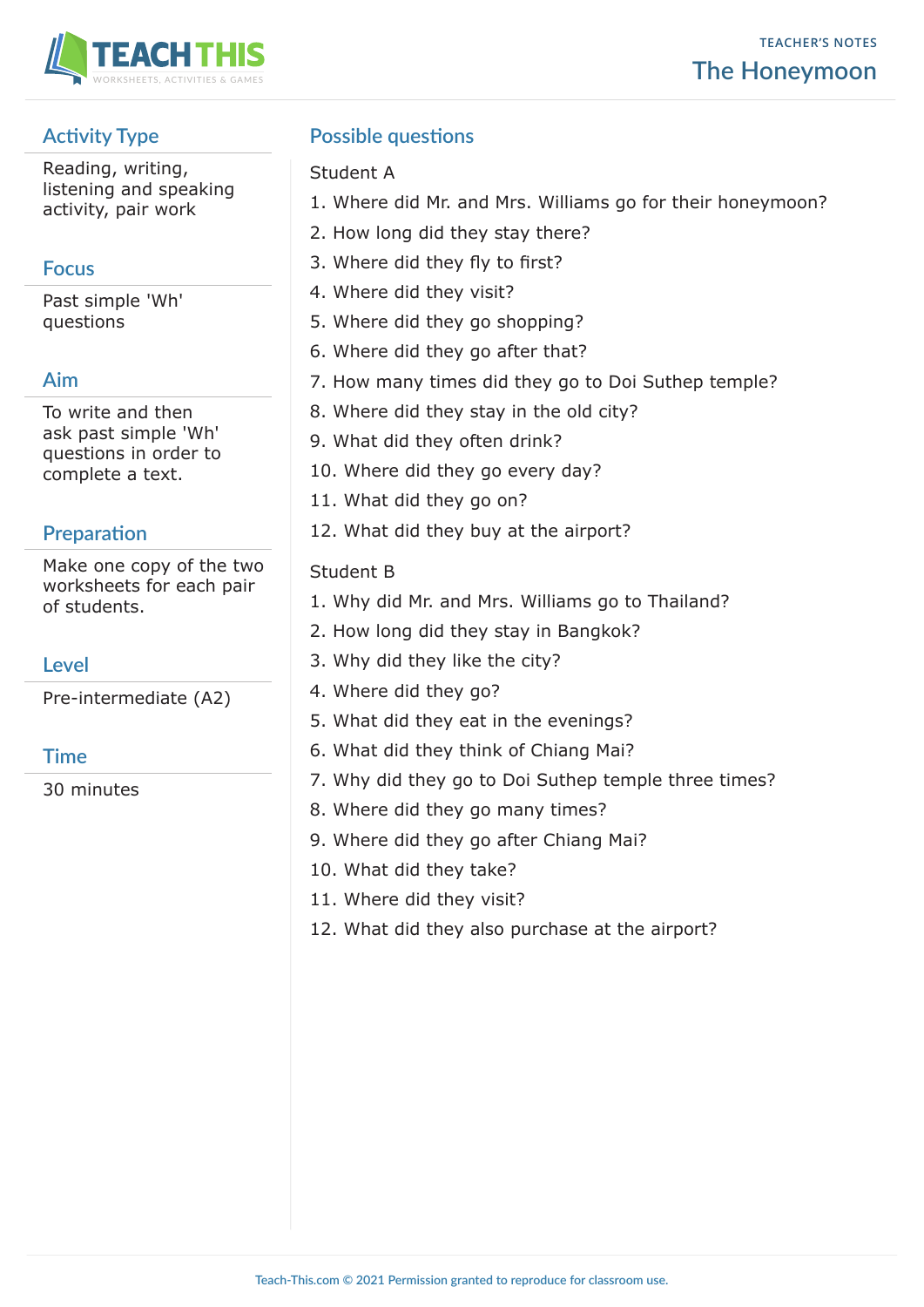

#### **Student A**

| $\mathbf{x}^4$<br>really liked the city because the people were very friendly. They visited the                                                |
|------------------------------------------------------------------------------------------------------------------------------------------------|
| After that, they went to (6)  They thought this city was very peaceful.                                                                        |
| Finally, Mr. and Mrs. Williams went to Phuket. Every day they went (10)<br>islands. They loved staying in Phuket but soon they had to go home. |
| some bottles of wine. They want to return to Thailand again next year.                                                                         |

## **A. Read the text. Write the past simple 'Wh' questions you need to find out the missing information.**

| B. Now, work with a partner. Ask your questions and complete the text. |
|------------------------------------------------------------------------|